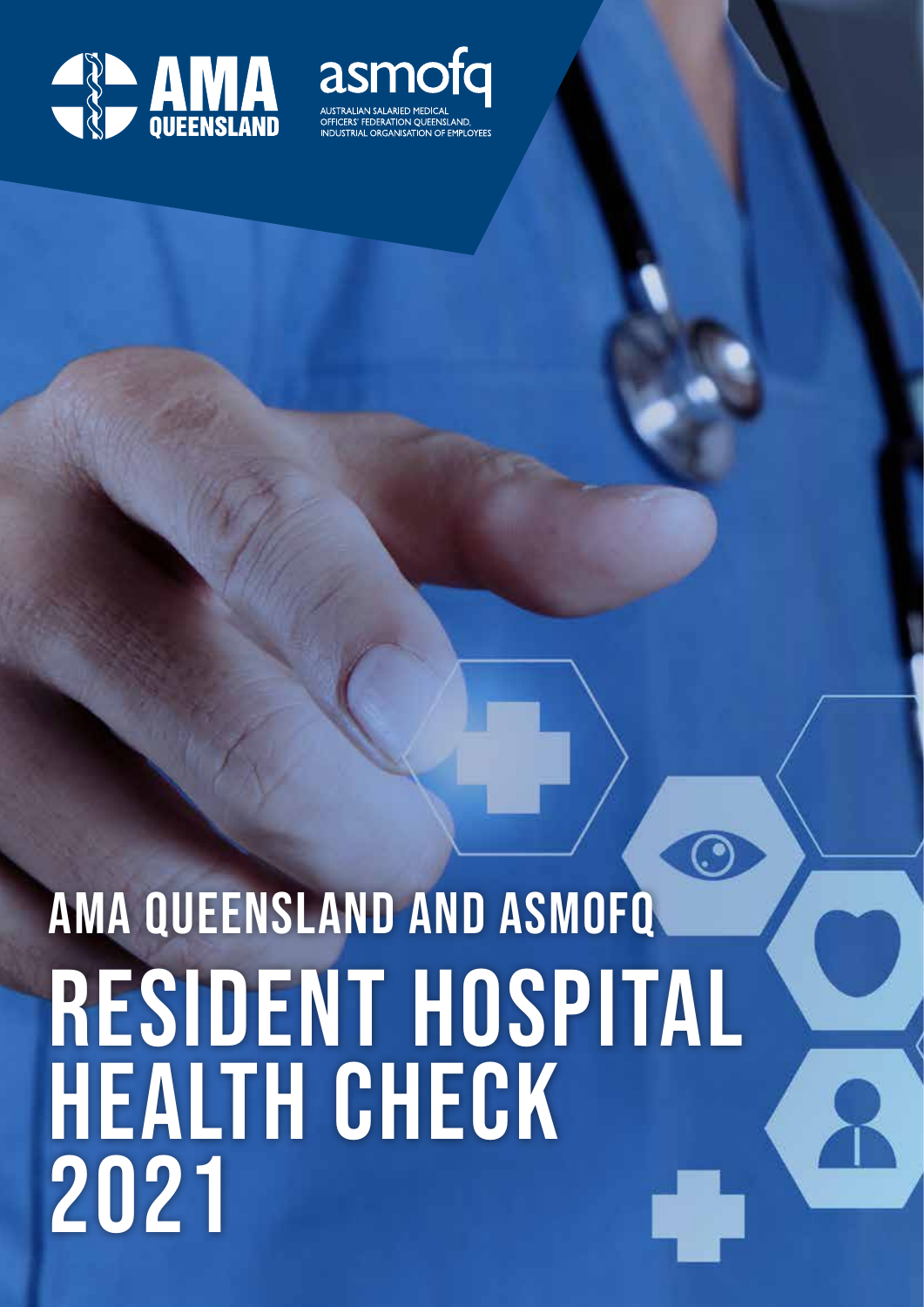# **INTRODUCTION**

In 2021, AMA Queensland and its Council of Doctors in Training, in collaboration with ASMOFQ (Australian Salaried Medical Officers' Federation Queensland), surveyed Resident Medical Officers (RMOs) throughout Queensland, including Interns, Junior House Officers, Senior House Officers and those on Continued Residency. The survey evaluated their experiences of employment in Queensland and subsequently compared hospitals across the state. Results were reported for a total of 808 junior doctors across 21 hospitals and Hospital and Health Services (HHSs). This was the sixth consecutive year for the survey and was designed to be similar to previous years so that results could be compared to previous years.

## **MAJOR BREAKDOWN AMONG FULL SAMPLE**

#### **Leave**

Of the total sample, 59% were satisfied their leave preferences were taken into consideration, which was slightly lower than 2020 (62%) and 2019 (64%).

#### **Professional/career development**

In total, 36% had applied for professional development leave (PDL), which represents an 8% increase in trainees applying for PDL compared with 2020 and is similar with the 2019 figure (38%). Among those who applied, leave was granted to 79% of applicants, which appears to have been steadily growing from 77% and 73% in 2020 and 2019 respectively. Further, 52% and 32% were satisfied that their clinical rotation preferences had been accommodated, and with opportunities to be involved in research and auditing (this is compared with 51% and 33% respectively in 2020).

#### **Pay and overtime**

Redland Hospital and Wynnum-Manly Centre.<br>
The SCHIFS (of her respondents who indicated they rotated between various hospitals within SCHIFS (within SCHIFS who indicated they rotated between various hospitals within SCHIFS NOTE: The Metro South (other) includes four hospitals with a small number of respondents, including: Inala Community Health Service, Queen Elizabeth II, Redland Hospital and Wynnum-Manly Community Centre.

Among the full sample, a total of 24% of respondents reported not being fully paid for claimed overtime, which was steady when compared with 2020. Further, 25% reported that they had been advised not to claim overtime payment by an administrative officer or a more senior medical officer and 25% also believed doing so would lead to a negative assessment (holding steady with 27% on both questions in 2020).

#### **Wellbeing and workplace culture**

Importantly, 30% of respondents reported that they had felt unsafe at work, which appears to be trending up from 27% in 2020 and 22% in 2019, and 51% reported that they had been concerned about making a clinical error due to fatigue related to long work hours. Less than half of respondents were satisfied with the hospital facilities (43%) and the quality of the teaching and training (46%) on offer, with the former appearing to trend down from 47% in 2020 and 57% in 2019.

#### **Bullying, discrimination and harassment**

Overall, 34% experienced bullying/discrimination/harassment, with a further 17% witnessing one or more of these behaviours. The percentage who experienced bullying/discrimination/ harassment in 2021 was steady with 2020 and 2019 (34% and 33% respectively). Only 34% of respondents who reported these behaviours felt they had been addressed appropriately, which was much lower than 2020 (65%) and 2019 (46%), and 71% were concerned that reporting the matter might

The SCHHS (other) refers to respondents who indicated they rotated between various hospitals within SCHHS.

NOTE: for the traffic lights green means at least a 5% improvement while red means at least 5% worse, all else is yellow.

**2020** Improvement **2020** Worsening Same as last year

|                                                                                           | Bundaberc<br>Hospital | Caboolture<br>Hospital | <b>Cairns</b><br><b>Hospital</b> | <b>Gold Coast</b><br>Hospital | Hervey Bay<br>Hospital | <i>lpswich</i><br>Hospital | Logan<br>Hospital | Mackay<br><b>Base</b><br>Hospital | Mater<br>Public<br>South<br><b>Brisbane</b> | Metro<br>South<br><b>HHS</b><br>(other) | Princess<br>Alexandra<br><b>Hospital</b> | QLD<br>Children's<br>Hospital | Redcliffe<br>Hospital | Robina<br>Hospital | Rockhampton<br>Hospital | <b>SCHHS</b><br>(other) | Sunshine<br><b>Coast Uni</b><br>Hospital | <b>The Prince</b><br><b>Charles</b><br>Hospital | <b>RBWH</b>  | Toowoomba<br>Hospital | Townsville<br>Uni<br>Hospital | 2021<br><b>OVERALL</b> | 2020<br><b>OVERALL</b> | 2019<br><b>OVERALL</b> | 2021/2020<br><b>COMPARISON</b> |
|-------------------------------------------------------------------------------------------|-----------------------|------------------------|----------------------------------|-------------------------------|------------------------|----------------------------|-------------------|-----------------------------------|---------------------------------------------|-----------------------------------------|------------------------------------------|-------------------------------|-----------------------|--------------------|-------------------------|-------------------------|------------------------------------------|-------------------------------------------------|--------------|-----------------------|-------------------------------|------------------------|------------------------|------------------------|--------------------------------|
| <b>Access to annual leave</b>                                                             |                       |                        |                                  |                               |                        |                            |                   |                                   |                                             |                                         |                                          |                               |                       |                    |                         |                         |                                          |                                                 |              |                       |                               |                        |                        |                        |                                |
| Satisfied preferences for leave were taken into consideration                             | 57%                   | 54%                    | 60%                              | 58%                           | 62%                    | 61%                        | 62%               | 62%                               | 75%                                         | 47%                                     | 58%                                      | 33%                           | 73%                   | 44%                | 62%                     | 56%                     | 58%                                      | 59%                                             | 45%          | 73%                   | 47%                           | 59%                    | 62%                    | 64%                    | <b>O</b>                       |
| <b>GRADE</b>                                                                              | $\mathsf{C}$          |                        | $B -$                            | $C+$                          | $B -$                  | $C+$                       | $C+$              | <b>B-</b>                         |                                             |                                         | $C+$                                     | <b>C-</b>                     |                       | $C-$               | $C+$                    | $C+$                    |                                          | $C+$                                            |              | <b>B-</b>             | $\mathsf{C}$                  |                        |                        |                        |                                |
| <b>Career progression and development</b>                                                 |                       |                        |                                  |                               |                        |                            |                   |                                   |                                             |                                         |                                          |                               |                       |                    |                         |                         |                                          |                                                 |              |                       |                               |                        |                        |                        |                                |
| Applied for PDL                                                                           | 41%                   | 33%                    | 48%                              | 26%                           | 33%                    | 26%                        | 46%               | 48%                               | 29%                                         | 73%                                     | 33%                                      | 60%                           | 41%                   | 11%                | 15%                     | 60%                     | 42%                                      | 31%                                             | 43%          | 10%                   | 45%                           | 36%                    | 28%                    | 38%                    | .●                             |
| PDL approval rate                                                                         | 80%                   | 88%                    | 78%                              | 79%                           | 88%                    | 60%                        | 75%               | 81%                               | 88%                                         | 82%                                     | 65%                                      | 89%                           | 100%                  | 50%                | 100%                    | 67%                     | 82%                                      | 80%                                             | 72%          | 80%                   | 65%                           | 79%                    | 77%                    | 73%                    | $\bullet$                      |
| Clinical rotation preferences taken into consideration                                    | 43%                   | 50%                    | 50%                              | 53%                           | 50%                    | 22%                        | 58%               | 68%                               | 89%                                         | 53%                                     | 50%                                      | 20%                           | 62%                   | 56%                | 40%                     | 28%                     | 54%                                      | 56%                                             | 45%          | 60%                   | 42%                           | 52%                    | 51%                    | 55%                    | $\bullet$                      |
| Satisfied with research and audit opportunities                                           | 14%                   | 38%                    | 35%                              | 34%                           | 42%                    | 22%                        | 27%               | 34%                               | 43%                                         | 40%                                     | 38%                                      | 27%                           | 41%                   | 28%                | 20%                     | 20%                     | 27%                                      | 47%                                             | 34%          | 27%                   | 29%                           | 32%                    | 33%                    | 32%                    | $\bullet$                      |
| <b>GRADE</b>                                                                              | $\mathsf{C}$          |                        | $\mathsf{C}$                     |                               |                        | D+                         | $\mathsf{C}$      |                                   | $C+$                                        | $C+$                                    | $\mathsf{C}$                             | $C-$                          | $C+$                  | c-                 |                         | $C-$                    | $\epsilon$                               | $\epsilon$                                      |              |                       | $\mathsf{C}$                  |                        |                        |                        |                                |
| Hours of work and overtime                                                                |                       |                        |                                  |                               |                        |                            |                   |                                   |                                             |                                         |                                          |                               |                       |                    |                         |                         |                                          |                                                 |              |                       |                               |                        |                        |                        |                                |
| Working >90 hours per fortnight                                                           | 11%                   | 13%                    | 11%                              | 12%                           | 4%                     | 13%                        | 12%               | 4%                                | 0%                                          | 7%                                      | 29%                                      | 14%                           | 3%                    | 0%                 | 8%                      | 8%                      | 12%                                      | 16%                                             | 23%          | 14%                   | 15%                           | 12%                    | 11%                    | 15%                    | <b>O</b>                       |
| Payment of un-rostered overtime                                                           | 68%                   | 78%                    | 75%                              | 77%                           | 92%                    | 83%                        | 81%               | 76%                               | $81\%$                                      | 100%                                    | 79%                                      | 64%                           | 97%                   | 62%                | 62%                     | 68%                     | 52%                                      | 64%                                             | 74%          | 92%                   | 71%                           | 76%                    | 75%                    | 80%                    | $\bullet$                      |
| Advised not to claim overtime                                                             | 11%                   | 44%                    | 36%                              | 36%                           | 12%                    | 9%                         | 31%               | 21%                               | 12%                                         | 0%                                      | 36%                                      | 29%                           | 9%                    | 47%                | 28%                     | 38%                     | 29%                                      | 26%                                             | 21%          | 14%                   | 23%                           | 25%                    | 27%                    | 23%                    | $\bullet$                      |
| Concerned it may negatively effect their assessment                                       | 30%                   | 22%                    | 38%                              | 28%                           | 17%                    | 17%                        | 19%               | 25%                               | 4%                                          | 7%                                      | 17%                                      | 29%                           | 14%                   | 41%                | 28%                     | 21%                     | 42%                                      | 29%                                             | 30%          | 20%                   | 41%                           | 25%                    | 27%                    | 27%                    | $\bullet$                      |
| GRADE                                                                                     | $B+$                  |                        | B                                | B <sub>1</sub>                |                        | А-                         | $B+$              | $B+$                              | $\overline{A}$                              | A+                                      | $B+$                                     |                               |                       |                    |                         | $B+$                    | $B -$                                    |                                                 | $B+$         |                       |                               |                        |                        |                        |                                |
| Wellbeing and workplace culture<br>Hospital facilities are very good or excellent         | 14%                   | 0%                     | 53%                              | 67%                           | 35%                    | 4%                         | 8%                | 47%                               | 44%                                         | 43%                                     | 31%                                      | 21%                           | 26%                   | 44%                | 45%                     | 54%                     | 84%                                      | 40%                                             | 52%          | 40%                   | 62%                           | 43%                    | 47%                    | 57%                    | <b>O</b>                       |
| Teaching and training quality is very good or excellent                                   | 36%                   | 35%                    | 56%                              | 57%                           | 48%                    | 26%                        | 27%               | 45%                               | 89%                                         | 50%                                     | 38%                                      | 14%                           | 65%                   | 56%                | 29%                     | 38%                     | 40%                                      | 27%                                             | 41%          | 67%                   | 47%                           | 46%                    | 47%                    | 51%                    | $\bullet$                      |
| Concerned about making a clinical error due to fatigue caused by hours worked             | 56%                   | 74%                    | 56%                              | 43%                           | 48%                    | 61%                        | 54%               | 23%                               | 22%                                         | 29%                                     | 62%                                      | 57%                           | 41%                   | 50%                | 45%                     | 75%                     | 52%                                      | 63%                                             | 67%          | 46%                   | 59%                           | 51%                    | 48%                    | 46%                    | $\bullet$                      |
| Those who felt their safety had been compromised at work                                  | 36%                   | 52%                    | 27%                              | 26%                           | 26%                    | 52%                        | 27%               | 23%                               | 7%                                          | 29%                                     | 35%                                      | 21%                           | 32%                   | 17%                | 16%                     | 33%                     | 32%                                      | 37%                                             | 39%          | 19%                   | 47%                           | 30%                    | 27%                    | 22%                    | <b>O</b> .                     |
| Adequate break in between shifts (10 hours or more)                                       | 78%                   | 87%                    | 91%                              | 83%                           | 74%                    | 78%                        | 81%               | 81%                               | 89%                                         | 64%                                     | 67%                                      | 50%                           | 97%                   | 72%                | 66%                     | 79%                     | 80%                                      | 80%                                             | 80%          | 96%                   | 85%                           | 81%                    | 87%                    | 87%                    | <b>COLL</b>                    |
| <b>GRADE</b>                                                                              | $\mathsf{C}$          | D+                     | $B -$                            | - B                           | $\mathsf{C}$           | $C-$                       | $\mathsf{C}$      | <b>B-</b>                         | $B+$                                        | $C+$                                    | $\mathsf{C}$                             |                               | $B-$                  | $C+$               | $\mathsf{C}$            | $C+$                    | $B-$                                     | <b>C</b>                                        | $C+$         | B-                    | $C+$                          |                        |                        |                        |                                |
| <b>Bullying, discrimination and sexual harassment</b>                                     |                       |                        |                                  |                               |                        |                            |                   |                                   |                                             |                                         | 14%                                      |                               |                       |                    |                         |                         |                                          |                                                 |              |                       |                               |                        |                        |                        |                                |
| Experienced                                                                               | 14%                   | 14%                    | 12%                              | 10%                           | 25%<br>20%             | 9%<br>22%                  | 4%                | 12%                               | 7%                                          | 15%<br>23%                              | 14%                                      | 8%                            | 9%                    | 6%                 | 3%<br>15%               | 9%<br>13%               | 16%                                      | 3%                                              | 6%           | 9%<br>6%              | 10%<br>29%                    | 10%                    | 13%<br>23%             | 12%                    | <b>O</b> I<br>$\bullet$        |
| Witnessed                                                                                 | 14%<br>17%            | 27%<br>41%             | 26%<br>19%                       | 14%<br>24%                    | 10%                    | 30%                        | 8%<br>19%         | 9%<br>19%                         | 7%<br>7%                                    | 8%                                      | 30%                                      | 15%<br>54%                    | 9%<br>18%             | 22%                | 26%                     | 35%                     | 24%<br>16%                               | 31%<br>24%                                      | 23%<br>42%   | 11%                   | 42%                           | 17%<br>24%             | 21%                    | 16%<br>21%             | $\bullet$ .                    |
| Both experienced and witnessed<br>For any of above, the perpetrators were SMO/consultants | 31%                   | 72%                    | 50%                              | 44%                           | 46%                    | 43%                        | 25%               | 82%                               | 33%                                         | 67%                                     | 48%                                      | 40%                           | 33%                   | 11%<br>43%         | 33%                     | 62%                     | 50%                                      | 59%                                             | 54%          | 67%                   | 44%                           |                        | 47%                    | 27%                    | $\bullet$                      |
| For any of above, the perpetrators were registrars or PHOs                                | 38%                   | 17%                    | 29%                              | 33%                           | 54%                    | 50%                        | 25%               | 35%                               | 33%                                         | 0%                                      | 41%                                      | 10%                           | 58%                   | 14%                | 67%                     | 23%                     | 29%                                      | 35%                                             | 49%          | 58%                   | 40%                           | $50\%$<br>37%          | 41%                    | 21%                    | <b>COL</b>                     |
| Did you feel there was anything you could do about it                                     | 56%                   | 22%                    | 46%                              | 38%                           | 46%                    | 14%                        | 38%               | 41%                               | 33%                                         | 33%                                     | 34%                                      | 30%                           | 75%                   | 57%                | 33%                     | 15%                     | 36%                                      | 18%                                             | 19%          | 33%                   | 36%                           | 35%                    | 47%                    | 45%                    | <b>O</b>                       |
| Did you report it                                                                         | 44%                   | 41%                    | 29%                              | 24%                           | 36%                    | 21%                        | 25%               | 29%                               | 17%                                         | 33%                                     | 31%                                      | 10%                           | 42%                   | 50%                | 20%                     | 38%                     | 29%                                      | 29%                                             | 38%          | 42%                   | 44%                           | 32%                    | 30%                    | 23%                    | $\bullet$                      |
| Reported incidents were appropriately addressed                                           | 50%                   | 10%                    | 38%                              | 39%                           | 50%                    | 50%                        | 40%               | 23%                               | 100%                                        | 20%                                     | 33%                                      | 20%                           | 40%                   | 50%                | 30%                     | 0%                      | 12%                                      | 38%                                             | 36%          | 43%                   | 29%                           | 34%                    | 65%                    | 46%                    | $\bullet$                      |
| Concerned that there might be negative consequences for reporting                         | 50%                   | 78%                    | 58%                              | 69%                           | 64%                    | 71%                        | 62%               | 65%                               | 67%                                         | 83%                                     | 66%                                      | 90%                           | 50%                   | 71%                | 80%                     | 85%                     | 79%                                      | 71%                                             | 86%          | 75%                   | 68%                           | 71%                    | 77%                    | 55%                    | $\bullet$                      |
| <b>GRADE</b>                                                                              | $B-$                  |                        | $C+$                             | $C+$                          |                        | - C                        | $C+$              |                                   | $B -$                                       |                                         | $\mathsf{C}$                             |                               | $B -$                 | <b>B-</b>          | $\mathsf{C}$            |                         | $\mathsf{C}$                             | $\epsilon$                                      | $\mathsf{C}$ |                       | $\mathsf{C}$                  |                        |                        |                        |                                |
|                                                                                           |                       |                        |                                  |                               |                        |                            |                   |                                   |                                             |                                         |                                          |                               |                       |                    |                         |                         |                                          |                                                 |              |                       |                               |                        |                        |                        |                                |
| <b>OVERALL GRADE</b>                                                                      | $C+$                  |                        | $C+$                             | $C+$                          | $B-$                   |                            | $C+$              | <b>B-</b>                         | $\sf{B}$                                    | $B -$                                   | $C+$                                     |                               | $\mathsf{B}$          |                    | $C+$                    | $C+$                    | $C+$                                     | $C+$                                            | $\mathsf{C}$ | $B-$                  | $\mathsf{C}$                  |                        |                        |                        |                                |